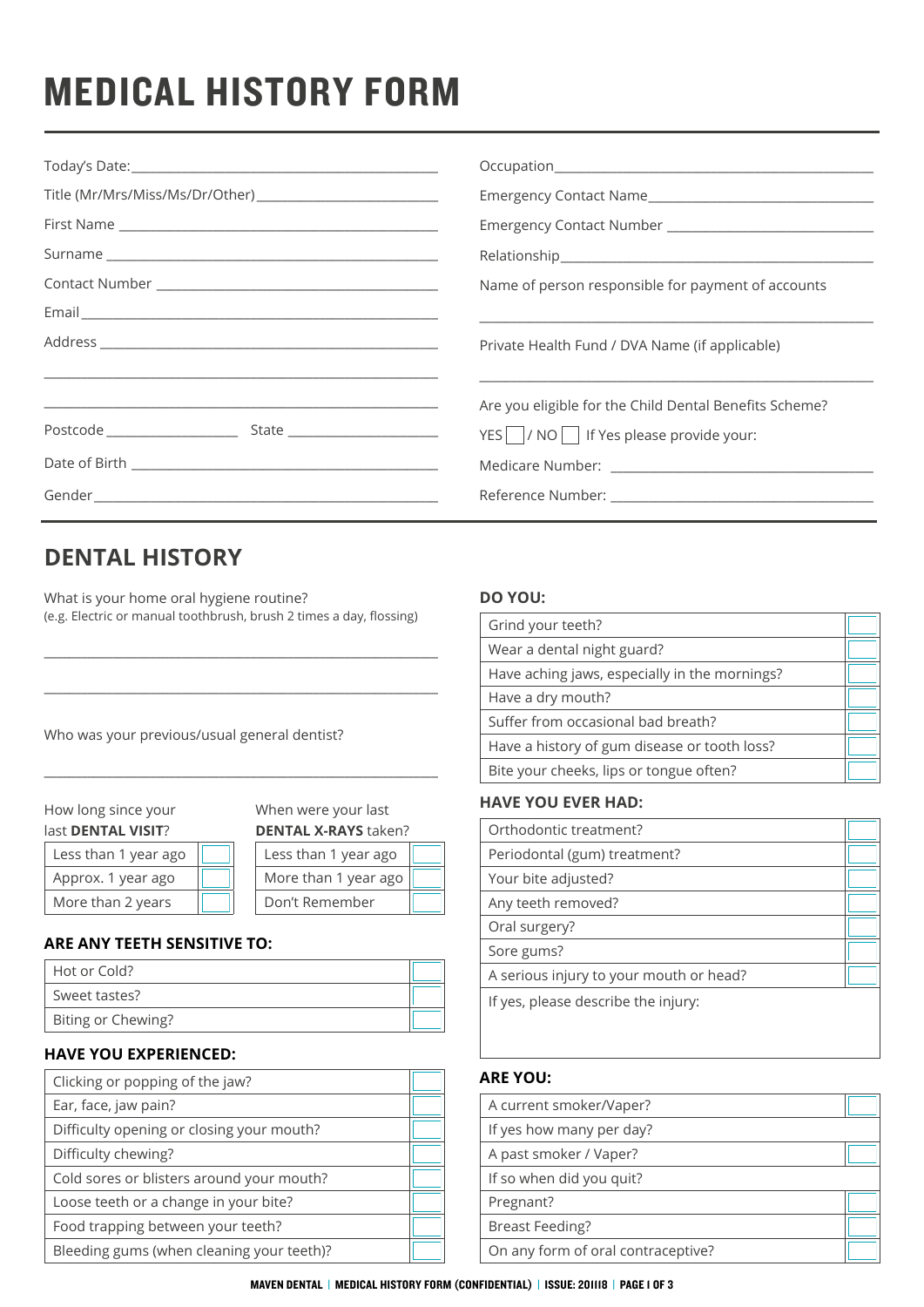# MEDICAL HISTORY FORM

## **MEDICAL HISTORY**

It is important to know details about your medical history as these could affect the success of your dental treatment and how we can provide this treatment safely for you. The information you provide is confidential and will be handled in accordance with our privacy policy.

Are you receiving any medical treatment at present?

\_\_\_\_\_\_\_\_\_\_\_\_\_\_\_\_\_\_\_\_\_\_\_\_\_\_\_\_\_\_\_\_\_\_\_\_\_\_\_\_\_\_\_\_\_\_\_\_\_\_\_\_\_\_\_\_\_\_\_\_\_\_\_

\_\_\_\_\_\_\_\_\_\_\_\_\_\_\_\_\_\_\_\_\_\_\_\_\_\_\_\_\_\_\_\_\_\_\_\_\_\_\_\_\_\_\_\_\_\_\_\_\_\_\_\_\_\_\_\_\_\_\_\_\_\_\_

\_\_\_\_\_\_\_\_\_\_\_\_\_\_\_\_\_\_\_\_\_\_\_\_\_\_\_\_\_\_\_\_\_\_\_\_\_\_\_\_\_\_\_\_\_\_\_\_\_\_\_\_\_\_\_\_\_\_\_\_\_\_\_

|  | 817 |  |
|--|-----|--|
|  |     |  |

If yes, please provide details:\_\_\_\_\_\_\_\_\_\_\_\_\_\_\_\_\_\_\_\_\_\_\_\_\_\_\_\_\_\_\_\_\_

Name of your medical practitioner/specialist:

Are you taking any medication or supplements? (these can include herbal preparations, vitamins, supplements, cold/flu treatments, sleeping pills, pain relievers, injections, implants, etc.) We ask this so that we can take precautions to minimise risks and known negative interactions.



If yes please list:

Surgery contact number:\_\_\_\_\_\_\_\_\_\_\_\_\_\_\_\_\_\_\_\_\_\_\_\_\_\_\_\_\_\_\_\_\_\_\_\_\_

Have you been hospitalised in the last 12 months?

 $YES$  / NO

If yes, please list why: \_\_\_\_\_\_\_\_\_\_\_\_\_\_\_\_\_\_\_\_\_\_\_\_\_\_\_\_\_\_\_\_\_\_\_\_\_\_\_\_

## **PLEASE INDICATE IF YOU HAVE HAD OR ARE BEING TREATED FOR ANY OF THE FOLLOWING:**

| Heart Condition / Heart Surgery |  |
|---------------------------------|--|
| <b>High Blood Pressure</b>      |  |
| Mitral Valve Prolapse           |  |
| Heart Valve / Pacemaker         |  |
| Stroke                          |  |
| <b>Rheumatic Fever</b>          |  |
| Polymyalgia                     |  |
| Lupus (SLE)                     |  |
| Diet (special/restricted)       |  |
| Digestive Problems              |  |
| Gastroesophageal Reflux         |  |
| <b>Gastric Ulcers</b>           |  |
| <b>Circulatory Problems</b>     |  |
| Blood Pressure (high/low)       |  |
| Kidney / Renal Disease          |  |
| Liver Problems / Jaundice       |  |
| <b>Diabetes</b>                 |  |
| <b>Thyroid Disease</b>          |  |
| Emphysema                       |  |
| Chronic Cough                   |  |
| Tuberculosis                    |  |
| Lung Condition                  |  |
| <b>Bronchitis</b>               |  |

| Asthma                                                                                               |  |
|------------------------------------------------------------------------------------------------------|--|
| Hay fever                                                                                            |  |
| Sinus Trouble                                                                                        |  |
| Allergies (medicine, antibiotics,<br>pain relievers, anaesthetic,<br>antibiotics, contact allergies) |  |
| Latex sensitivity                                                                                    |  |
| Snoring / Sleep Apnoea                                                                               |  |
| Hepatitis                                                                                            |  |
| Blood Borne Virus (AIDS/HIV, Hep B/C)                                                                |  |
| <b>Blood Transfusion</b>                                                                             |  |
| <b>Blood or Bleeding Disorder</b>                                                                    |  |
| Anaemia                                                                                              |  |
| <b>Bruise or Bleed Easily</b>                                                                        |  |
| Leukaemia                                                                                            |  |
| Cancer                                                                                               |  |
| <b>Tumour History</b>                                                                                |  |
| Radiation / Chemotherapy                                                                             |  |
| Neurological Disorder                                                                                |  |
| Epilepsy or Seizures                                                                                 |  |
| Fainting or Dizzy Spells                                                                             |  |
| Anxiety                                                                                              |  |
| Depression                                                                                           |  |
| Psychiatric Condition                                                                                |  |

| Arthritis / Rheumatism                                        |  |
|---------------------------------------------------------------|--|
| Bone Disorder or Disease                                      |  |
| Knee Reconstruction                                           |  |
| Prosthetic Implant                                            |  |
| Artificial Joints (hip, knee)                                 |  |
| Jaw / Neck Injury or Pain                                     |  |
| <b>Steroid Therapy</b>                                        |  |
| Transplant (organ, marrow)                                    |  |
| Infectious Disease (any)                                      |  |
| Other                                                         |  |
| If you have answered yes or other,<br>please provide details: |  |
|                                                               |  |

MAVEN DENTAL | MEDICAL HISTORY FORM (CONFIDENTIAL) | ISSUE: 201118 | PAGE 2 OF 3